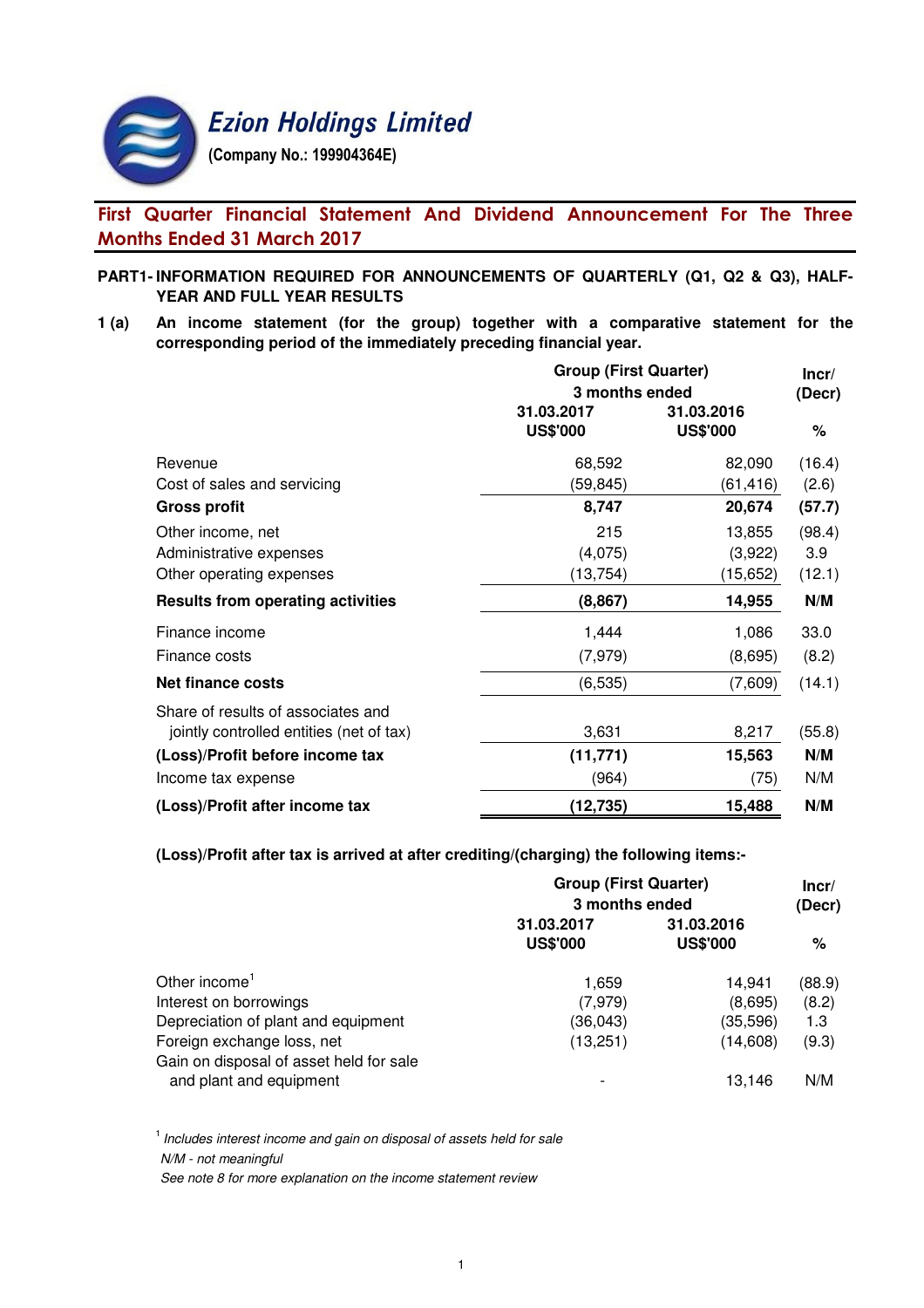**1(b)(i) Statement of financial position (for the issuer and group), together with a comparative statement as at the end of the immediately preceding financial year.**

|                                           | Group                         |                               | Company                       |                               |  |
|-------------------------------------------|-------------------------------|-------------------------------|-------------------------------|-------------------------------|--|
|                                           | 31.03.2017<br><b>US\$'000</b> | 31.12.2016<br><b>US\$'000</b> | 31.03.2017<br><b>US\$'000</b> | 31.12.2016<br><b>US\$'000</b> |  |
| <b>Non-current assets</b>                 |                               |                               |                               |                               |  |
| Plant and equipment                       | 2,173,802                     | 2,198,446                     | 352                           | 406                           |  |
| Subsidiaries                              |                               |                               | 1,188,880                     | 1,285,514                     |  |
| Joint ventures                            | 175,295                       | 171,584                       | 52,233                        | 52,232                        |  |
| Associates                                | 82,758                        | 78,801                        | 54,888                        | 60,153                        |  |
| Other assets                              | 5,790                         | 4,941                         | 2,238                         | 2,241                         |  |
|                                           | 2,437,645                     | 2,453,772                     | 1,298,591                     | 1,400,546                     |  |
| <b>Current assets</b>                     |                               |                               |                               |                               |  |
| Trade receivables                         | 185,537                       | 178,899                       | 9,604                         | 9,599                         |  |
| Other current assets                      | 166,893                       | 164,086                       | 71,663                        | 68,053                        |  |
| Cash and cash equivalents                 | 186,972                       | 204,953                       | 106,662                       | 149,497                       |  |
|                                           | 539,402                       | 547,938                       | 187,929                       | 227,149                       |  |
| <b>Total assets</b>                       | 2,977,047                     | 3,001,710                     | 1,486,520                     | 1,627,695                     |  |
| <b>Equity</b>                             |                               |                               |                               |                               |  |
| Share capital                             | 648,940                       | 648,940                       | 648,940                       | 648,940                       |  |
| Perpetual securities                      | 116,499                       | 116,499                       | 116,499                       | 116,499                       |  |
| Redeemable exchangeable preference shares | 23,464                        | 23,464                        |                               |                               |  |
| Reserves                                  | (30, 126)                     | (31, 549)                     | (1,019)                       | (1, 541)                      |  |
| Retained earnings                         | 543,772                       | 558,030                       | (29,002)                      | 798                           |  |
| <b>Total equity</b>                       | 1,302,549                     | 1,315,384                     | 735,418                       | 764,696                       |  |
| <b>Non-current liabilities</b>            |                               |                               |                               |                               |  |
| <b>Financial liabilities</b>              | 766,523                       | 788,067                       | 109,730                       | 141,817                       |  |
| Notes payable                             | 385,626                       | 372,040                       | 385,626                       | 372,040                       |  |
| Other payables                            | 23,655                        | 33,961                        | 69,148                        | 112,082                       |  |
|                                           | 1,175,804                     | 1,194,068                     | 564,504                       | 625,939                       |  |
| <b>Current liabilities</b>                |                               |                               |                               |                               |  |
| Trade payables                            | 115,773                       | 112,074                       | 114                           | 198                           |  |
| Other payables                            | 44,708                        | 42,846                        | 65,567                        | 110,240                       |  |
| <b>Financial liabilities</b>              | 331,776                       | 331,055                       | 117,207                       | 122,912                       |  |
| Provision for taxation                    | 6,437                         | 6,283                         | 3,710                         | 3,710                         |  |
|                                           | 498,694                       | 492,258                       | 186,598                       | 237,060                       |  |
| <b>Total liabilities</b>                  | 1,674,498                     | 1,686,326                     | 751,102                       | 862,999                       |  |
| <b>Total equity and liabilities</b>       | 2,977,047                     | 3,001,710                     | 1,486,520                     | 1,627,695                     |  |

See note 8 for more explanation on the statement of financial position review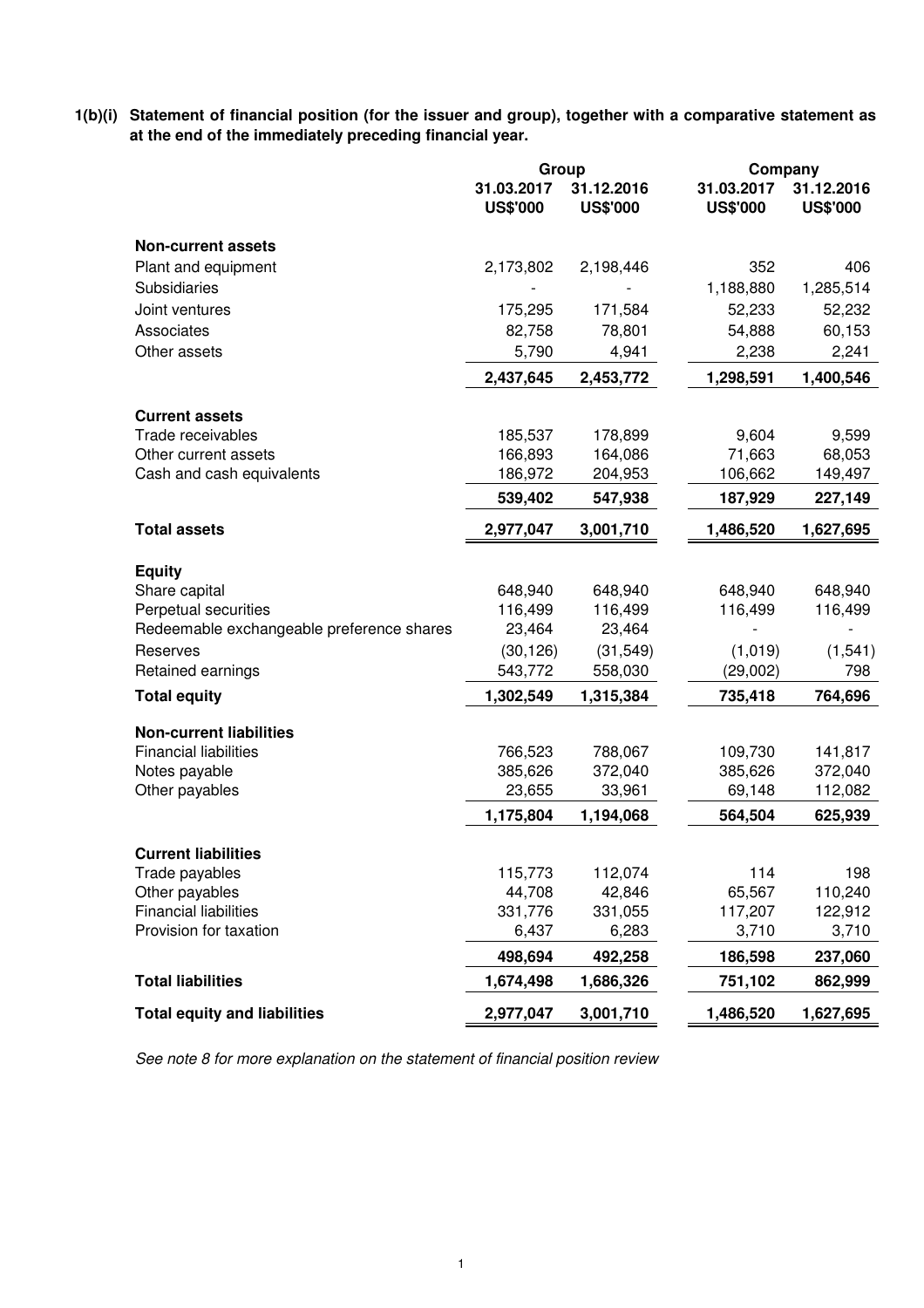# **1(b)(ii) Aggregate amount of group's borrowings and debt securities.**

# **Amount repayable in one year or less, or on demand**

|          | As at 31.03.2017 |          | As at 31.12.2016 |
|----------|------------------|----------|------------------|
| Secured  | Unsecured        | Secured  | Unsecure         |
| US\$'000 | US\$'000         | US\$'000 | US\$'000         |
| 238,335  | 93.441           | 233,114  | 97.941           |

|          | As at 31.03.2017 | As at 31.12.2016 |           |  |  |
|----------|------------------|------------------|-----------|--|--|
|          |                  |                  |           |  |  |
| Secured  | Unsecured        | Secured          | Unsecured |  |  |
| US\$'000 | US\$'000         | US\$'000         | US\$'000  |  |  |
| 238,335  | 93,441           | 233,114          | 97.941    |  |  |

**Amount repayable after one year**

|          | As at 31.03.2017 | As at 31.12.2016 |           |
|----------|------------------|------------------|-----------|
| Secured  | Unsecured        | Secured          | Unsecured |
| US\$'000 | US\$'000         | <b>US\$'000</b>  | US\$'000  |
| 753,863  | 398,286          | 775,407          | 384,700   |

| As at 31.12.2016 |           |  |  |
|------------------|-----------|--|--|
|                  |           |  |  |
| Secured          | Unsecured |  |  |
| US\$'000         | US\$'000  |  |  |
| 775.407          | 384,700   |  |  |

# **Details of any collateral**

The Group's vessels are pledged to financial institutions as security for the term loans.

# **1(b)(iii) Statement of comprehensive income for three months ended 31 March 2017**

|                                                                                                                                        | <b>Group (First Quarter)</b><br>3 months ended |                                          |                         |
|----------------------------------------------------------------------------------------------------------------------------------------|------------------------------------------------|------------------------------------------|-------------------------|
|                                                                                                                                        | <b>US\$'000</b>                                | 31.03.2017 31.03.2016<br><b>US\$'000</b> | Incr/<br>(Decr)<br>$\%$ |
| (Loss)/Profit after tax                                                                                                                | (12, 735)                                      | 15,488                                   | N/M                     |
| Other comprehensive income                                                                                                             |                                                |                                          |                         |
| Items that may be reclassified subsequently to<br>profit or loss:                                                                      |                                                |                                          |                         |
| Translation differences relating to financial<br>statements of foreign operations<br>Share of foreign currency translation differences | 4,460                                          | 2,766                                    | 61.2                    |
| of associates<br>Exchange differences on monetary items forming                                                                        | (3,559)                                        | (963)                                    | N/M                     |
| part of net investment in foreign operations<br>Effective portion of changes in fair value of                                          |                                                | 1,602                                    | N/M                     |
| cash flow hedges                                                                                                                       | 522                                            | (1, 160)                                 | N/M                     |
| Other comprehensive income for the period                                                                                              | 1,423                                          | 2,245                                    | N/M                     |
| Total comprehensive income for the period                                                                                              | (11, 312)                                      | 17,733                                   | N/M                     |
| Attributable to:                                                                                                                       |                                                |                                          |                         |
| Owners of the Company                                                                                                                  | (11, 312)                                      | 17,733                                   | N/M                     |

Note :

There are no tax effects relating to each component of other comprehensive income for the period.

### **N/M - not meaningful**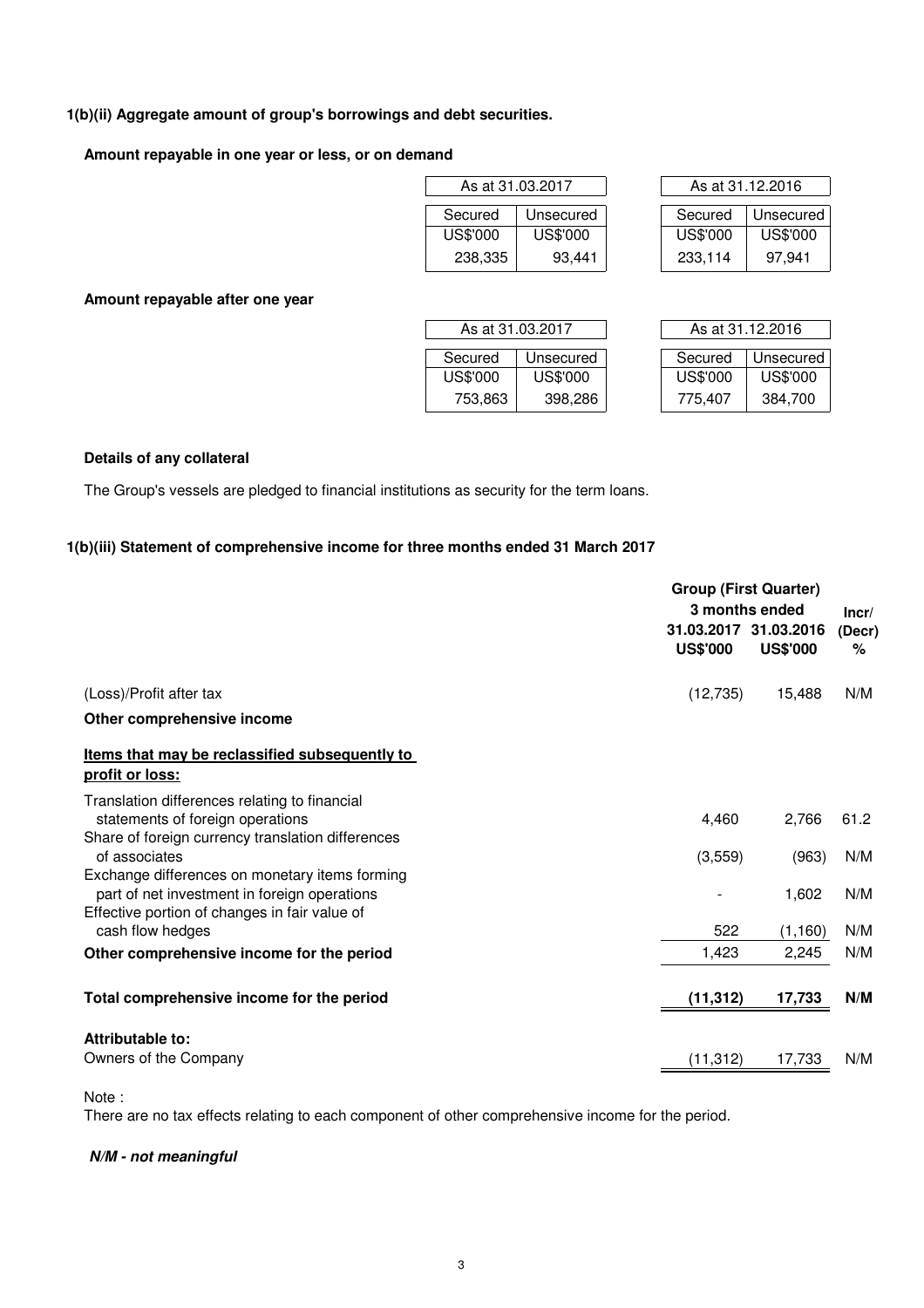**1(c) Statement of cash flows (for the group), together with a comparative statement for the corresponding period of the immediately preceding financial year.**

|                                                                                       | <b>Group (First Quarter)</b><br>3 months ended |                               |  |
|---------------------------------------------------------------------------------------|------------------------------------------------|-------------------------------|--|
|                                                                                       | 31.03.2017<br><b>US\$'000</b>                  | 31.03.2016<br><b>US\$'000</b> |  |
| Cash flows from operating activities                                                  |                                                |                               |  |
| (Loss)/Profit after tax                                                               | (12, 735)                                      | 15,488                        |  |
| Adjustments for:                                                                      |                                                |                               |  |
| Income tax expense                                                                    | 964                                            | 75                            |  |
| Depreciation expense                                                                  | 36,043                                         | 35,596                        |  |
| Gain on disposal of subsidiaries, assets held for sales                               |                                                |                               |  |
| and plant and equipment                                                               |                                                | (13, 146)                     |  |
| Foreign exchange loss, net                                                            | 13,251                                         | 14,608                        |  |
| Finance income                                                                        | (1, 444)                                       | (1,086)                       |  |
| Finance costs                                                                         | 7,979                                          | 8,695                         |  |
| Financial guarantee income provided to joint ventures                                 | (36)                                           | (279)                         |  |
| Equity-settled share-based payment transactions                                       | 317                                            | 457                           |  |
| Share of results of associates and jointly controlled entities                        | (3,631)                                        | (8, 217)                      |  |
| Operating cash flow before working capital changes                                    | 40,708                                         | 52,191                        |  |
| Changes in working capital:                                                           |                                                |                               |  |
| Trade receivables and other assets                                                    | (8,998)                                        | (5, 565)                      |  |
| Trade and other payables                                                              | (4,890)                                        | (1,001)                       |  |
| Cash generated from operating activities                                              | 26,820                                         | 45,625                        |  |
| Income tax paid                                                                       | (810)                                          | (141)                         |  |
| Net cash from operating activities                                                    | 26,010                                         | 45,484                        |  |
| Cash flows from investing activities                                                  |                                                |                               |  |
| Purchase of plant and equipment                                                       | (10, 635)                                      |                               |  |
|                                                                                       |                                                | (21, 161)                     |  |
| Advance payments for purchase of plant and equipment<br>Investments in joint ventures | (150)<br>(738)                                 | (392)<br>(3, 499)             |  |
| Investments in associate                                                              | (3,206)                                        |                               |  |
| Interest received                                                                     | 663                                            | 524                           |  |
| Net cash used in investing activities                                                 | (14,066)                                       | (24, 528)                     |  |
|                                                                                       |                                                |                               |  |
| Cash flows from financing activities                                                  |                                                |                               |  |
| Proceeds from borrowings                                                              | 21,452                                         | 31,766                        |  |
| Repayment of borrowings                                                               | (43, 155)                                      | (60, 287)                     |  |
| Interest paid                                                                         | (9, 519)                                       | (8,302)                       |  |
| Net cash used in financing activities                                                 | (31, 222)                                      | (36, 823)                     |  |
| Net decrease in cash and cash equivalents                                             | (19, 278)                                      | (15, 867)                     |  |
| Cash and cash equivalents at beginning of the period                                  | 204,953                                        | 229,756                       |  |
| Effect of exchange rate fluctuations                                                  | 1,297                                          | (7, 549)                      |  |
| Cash and cash equivalents at end of the period                                        | 186,972                                        | 206,340                       |  |
|                                                                                       |                                                |                               |  |

See note 8 for explanation on the statement of cash flows review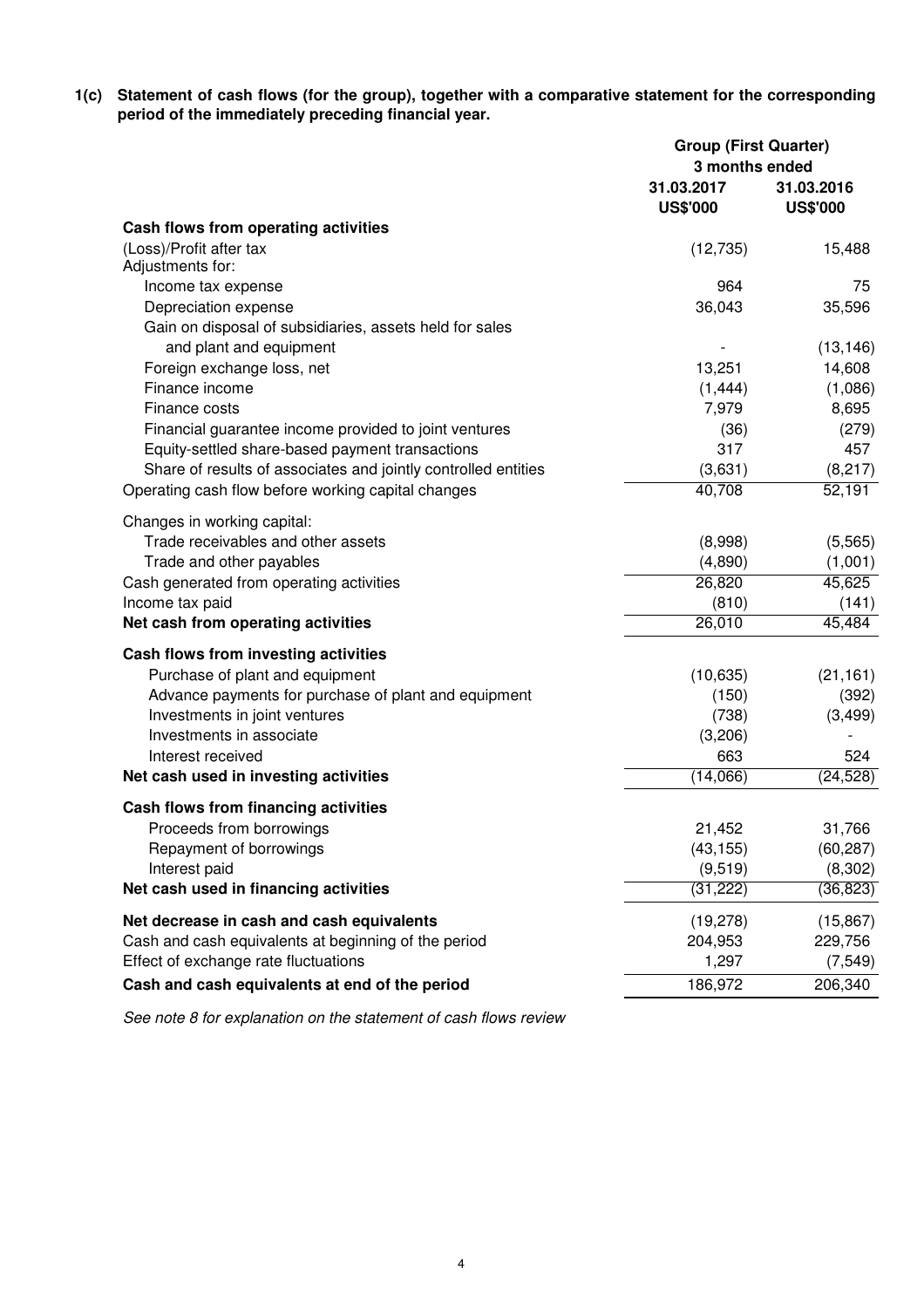**1(d)(i) A statement (for the issuer and group) showing either (i) all changes in equity or (ii) changes in equity other than those arising from capitalisation issues and distributions to shareholders, together with a comparative statement for the corresponding period of the**

|                                                            | <b>Share</b><br>capital | Perpetual<br>securities | Redeemable<br>exchangeable<br>preference<br>shares | <b>Treasury</b><br>shares | Foreign<br>currency<br>translation<br>reserve | Hedging<br>reserve | <b>Statutory</b><br>reserve | Retained<br>earnings | <b>Total equity</b> |
|------------------------------------------------------------|-------------------------|-------------------------|----------------------------------------------------|---------------------------|-----------------------------------------------|--------------------|-----------------------------|----------------------|---------------------|
|                                                            | <b>US\$'000</b>         | <b>US\$'000</b>         | <b>US\$'000</b>                                    | <b>US\$'000</b>           | <b>US\$'000</b>                               | <b>US\$'000</b>    | <b>US\$'000</b>             | <b>US\$'000</b>      | <b>US\$'000</b>     |
| Group                                                      |                         |                         |                                                    |                           |                                               |                    |                             |                      |                     |
| At 1 January 2016                                          | 536,368                 | 116,499                 | 23,464                                             | (1,480)                   | (29, 333)                                     | (1,504)            | (6)                         | 597,302              | 1,241,310           |
| Total comprehensive income<br>for the period               |                         |                         |                                                    |                           | 3,405                                         | (1, 160)           |                             | 15,488               | 17,733              |
| Translations with owners,<br>recognised directly in equity |                         |                         |                                                    |                           |                                               |                    |                             |                      |                     |
| Issue of shares                                            | 12,729                  |                         |                                                    |                           |                                               |                    |                             |                      | 12,729              |
| Accrued perpetual securities<br>distributions              |                         |                         |                                                    |                           |                                               |                    |                             | (1, 877)             | (1, 877)            |
| Share-based payment<br>transactions                        |                         |                         |                                                    |                           |                                               |                    |                             | 457                  | 457                 |
| At 31 March 2016                                           | 549,097                 | 116,499                 | 23,464                                             | (1, 480)                  | (25, 928)                                     | (2,664)            | (6)                         | 611,370              | 1,270,352           |
| At 1 January 2017                                          | 648,940                 | 116.499                 | 23,464                                             | (1,480)                   | (30,008)                                      | (55)               | (6)                         | 558,030              | 1,315,384           |
| Total comprehensive income<br>for the period               |                         |                         |                                                    |                           | 901                                           | 522                |                             | (12, 735)            | (11, 312)           |
| Translations with owners,<br>recognised directly in equity |                         |                         |                                                    |                           |                                               |                    |                             |                      |                     |
| Issue of shares                                            |                         |                         |                                                    |                           |                                               |                    |                             |                      |                     |
| Accrued perpetual securities<br>distributions              |                         |                         |                                                    |                           |                                               |                    |                             | (1,840)              | (1,840)             |
| Share-based payment<br>transactions                        |                         |                         |                                                    |                           |                                               |                    |                             | 317                  | 317                 |
| At 31 March 2017                                           | 648,940                 | 116,499                 | 23,464                                             | (1,480)                   | (29, 107)                                     | 467                | (6)                         | 543,772              | 1,302,549           |
|                                                            |                         |                         |                                                    |                           |                                               |                    |                             |                      |                     |
|                                                            |                         |                         | <b>Share</b><br>capital                            | Perpetual<br>securities   | <b>Treasury</b><br>shares                     | Hedging<br>reserve | <b>Statutory</b><br>reserve | Retained<br>earnings | <b>Total equity</b> |

|                                                            | <b>US\$'000</b> | <b>US\$'000</b> | <b>US\$'000</b> | <b>US\$'000</b> | <b>US\$'000</b>          | <b>US\$'000</b> | <b>US\$'000</b> |
|------------------------------------------------------------|-----------------|-----------------|-----------------|-----------------|--------------------------|-----------------|-----------------|
| Company                                                    |                 |                 |                 |                 |                          |                 |                 |
| At 1 January 2016                                          | 536,368         | 116,499         | (1,480)         | (1,429)         | (6)                      | 89,508          | 739,460         |
| Total comprehensive income for the period                  |                 |                 |                 | (1,180)         | $\overline{\phantom{a}}$ | (239)           | (1, 419)        |
| Translations with owners,<br>recognised directly in equity |                 |                 |                 |                 |                          |                 |                 |
| Issue of shares                                            | 12,729          |                 |                 |                 |                          |                 | 12,729          |
| Accrued perpetual securities distributions                 |                 |                 |                 |                 | $\overline{\phantom{a}}$ | (1, 877)        | (1, 877)        |
| Share-based payment transactions                           |                 |                 |                 |                 | $\overline{\phantom{0}}$ | 457             | 457             |
| At 31 March 2016                                           | 549,097         | 116,499         | (1,480)         | (2,609)         | (6)                      | 87,849          | 749,350         |
| At 1 January 2017                                          | 648,940         | 116,499         | (1,480)         | (55)            | (6)                      | 798             | 764,696         |
| Total comprehensive income for the period                  |                 |                 |                 | 522             | -                        | (28, 277)       | (27, 755)       |
| Translations with owners,<br>recognised directly in equity |                 |                 |                 |                 |                          |                 |                 |
| Issue of shares                                            |                 |                 |                 |                 |                          |                 |                 |
| Accrued perpetual securities distributions                 |                 |                 |                 |                 | $\overline{\phantom{a}}$ | (1,840)         | (1, 840)        |
| Share-based payment transactions                           |                 |                 |                 |                 | $\overline{\phantom{a}}$ | 317             | 317             |
| <b>At 31 March 2017</b>                                    | 648,940         | 116,499         | (1,480)         | 467             | (6)                      | (29,002)        | 735,418         |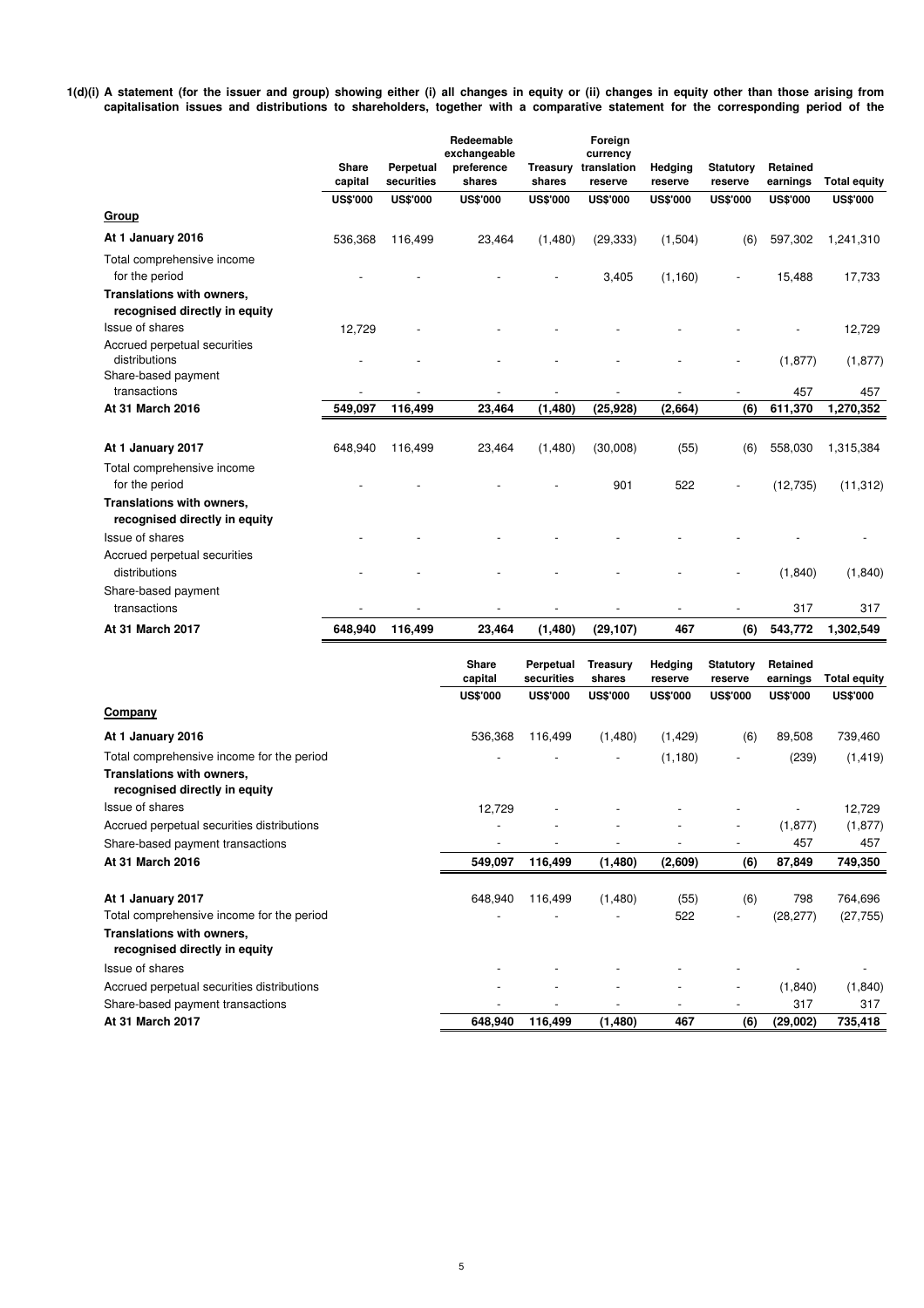**1(d)(ii) Details of any changes in the company's share capital arising from rights issue, bonus issue, share buybacks, exercise of share options or warrants, conversion of other issues of equity securities, issue of shares for cash or as consideration for acquisition or for any other purpose since the end of the previous period reported on. State also the number of shares that may be issued on conversion of all the outstanding convertibles, as well as the number of shares held as treasury shares and subsidiary holdings, if any, against the percentage of aggregate number of treasury shares and subsidiary holdings against the total number of issued shares outstanding in a class that is listed as at the end of the current financial period reported on and as at the end of the corresponding period of the immediately preceding financial year.**

As at 31 March 2017, the share capital less treasury shares of the Company was 2,073,843,405 ordinary shares (2,077,027,405 issued ordinary shares less 3,184,000 treasury shares). As at 31 December 2016, the share capital less treasury shares of the Company was 2,073,843,405 ordinary shares (2,077,027,405 issued ordinary shares less 3,184,000 treasury shares).

As at 31 March 2017 and 31 March 2016, there were 300 redeemable exchangeable preference shares in a subsidiary available for exchange to 19,787,830 ordinary shares of the Company.

There were no subsidiary holdings as at 31 March 2017 and 31 March 2016.

#### **1(d)(iii) To show the total number of issued shares excluding treasury shares as at the end of the current financial period and as at the end of the immediately preceding year.**

As at 31 March 2017, the issued and paid up share capital excluding treasury shares of the Company comprised 2,073,843,405 (31 December 2016: 2,073,843,405) ordinary shares.

As at 31 March 2017, subsidiary of the Company has 300 (31 December 2016: 300) redeemable exchangeable preference shares outstanding.

**1(d)(iv) A statement showing all sales, transfers, disposal, cancellation and/or use of treasury shares as at the end of the current financial period reported on.**

The movement of treasury shares are as follows: As at 1 January 2017 =  $3,184,000$  shares Purchase of treasury shares during the period = Nil Transfer of treasury shares during the period  $=$  Nil As at 31 March 2017 = 3,184,000 shares

**1(d)(v) A statement showing all sales, transfers, cancellation and/or use of subsidiary holdings as at the end of the current financial period reported on.**

Not applicable.

**2. Whether the figures have been audited, or reviewed and in accordance with which auditing standard or practice.**

The figures have not been audited or reviewed by the Company's auditors.

**3. Where the figures have been audited or reviewed, the auditors' report (including any qualifications or emphasis of a matter).**

Not applicable.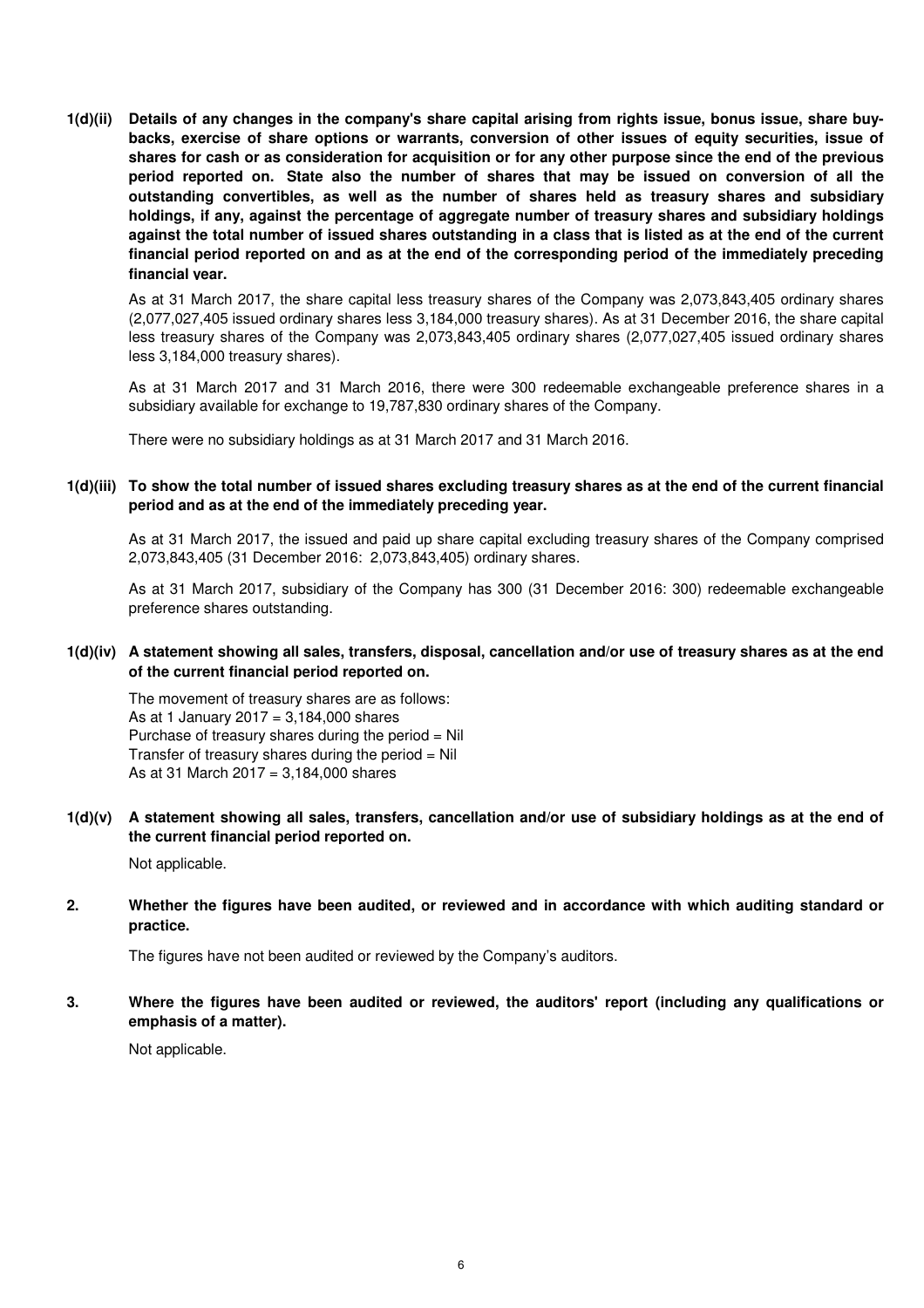#### **4. Whether the same accounting policies and methods of computation as in the issuer's most recently audited annual financial statements have been applied.**

Except as disclosed under item 5 below, the Group has applied the same accounting policies and methods of computation in the financial statements for the current reporting period as that of the audited financial statements for the year ended 31 December 2016.

#### **5. If there are any changes in the accounting policies and methods of computation, including any required by an accounting standard, what has changed, as well as the reasons for, and the effect of, the change.**

The Group has adopted the new and revised FRSs and Interpretation of FRS (INT FRS) that are effective for financial periods beginning 1 January 2017. The adoption of these new and revised FRS and INT FRSs did not have material effect on the financial performance or position of the Group.

**6. Earnings per ordinary share of the group for the current financial period reported on and the corresponding period of the immediately preceding financial year, after deducting any provision for preference dividends:-**

|                                                                     | <b>Group (First Quarter)</b><br>3 months ended |                               |  |
|---------------------------------------------------------------------|------------------------------------------------|-------------------------------|--|
|                                                                     | 31.03.2017                                     | 31.03.2016<br><b>Restated</b> |  |
| (a) Based on weighted average number<br>of ordinary shares in issue | $-0.70$ cts                                    | $0.84$ cts                    |  |
| (b) On a fully diluted basis                                        | $-0.70$ cts                                    | $0.83$ cts                    |  |
| Note:                                                               |                                                |                               |  |
| Weighted average ordinary shares<br>for calculation of:             |                                                |                               |  |
| Basic earnings per share<br>$\blacksquare$                          | 2,073,843,000                                  | 1,617,998,305                 |  |
| Diluted earnings per share*<br>$\overline{\phantom{a}}$             | 2,095,876,000                                  | 1,641,797,637                 |  |

On 8 August 2016, the Company issued 478,576,422 ordinary shares pursuant to the rights issue on the basis of three (3) right shares for every ten (10) existing ordinary shares. Following the issue of right shares, the aggregate number of issued shares increased from 1,598,438,740 shares to 2,077,015,162 shares. As a result, the number of ordinary shares used for the per share calculations has been adjusted for retrospectively as required by FRS 33.

\* As the three months ended 31 March 2017 is in a loss position, share options and warrants were not included in the computation of the diluted earnings per share because these potential ordinary shares were anti-dilutive.

### **Net asset value (for the issuer and group) per ordinary share based on the total number of issued shares excluding treasury shares of the issuer at the end of the:-**

- **(a) current financial period reported on; and**
- **(b) immediately preceding financial year.**

**7.**

|                                                                                                                         | Group      |            | Company    |            |
|-------------------------------------------------------------------------------------------------------------------------|------------|------------|------------|------------|
|                                                                                                                         | 31.03.2017 | 31.12.2016 | 31.03.2017 | 31.12.2016 |
| Net asset value per ordinary share<br>based on existing issued share capital<br>excluding treasury shares as at the end |            |            |            |            |
| of the period reported on                                                                                               | 62.81 cts  | 63.43 cts  | 35.46 cts  | 36.87 cts  |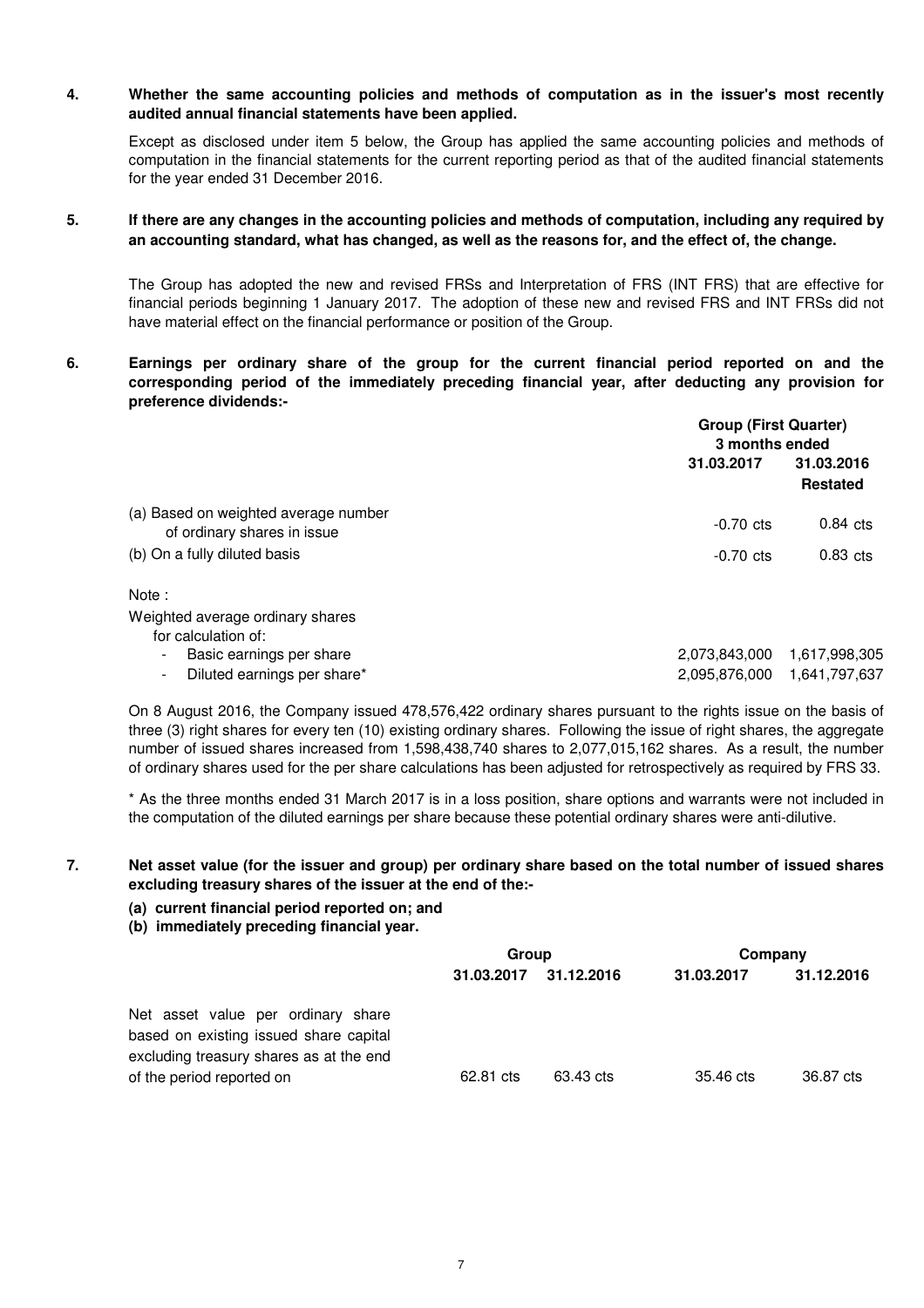**8. A review of the performance of the group, to the extent necessary for a reasonable understanding of the group's business. It must include a discussion of the following:-** 

**(a) any significant factors that affected the turnover, costs, and earnings of the group for the current financial period reported on, including (where applicable) seasonal or cyclical factors; and**

**(b) any material factors that affected the cash flow, working capital, assets or liabilities of the group during the current financial period reported on.**

#### **INCOME STATEMENT REVIEW**

#### **1Q17 vs 1Q16**

The Group's revenue for the three months ended 31 March 2017 ("1Q17") decreased by US\$13.5 million (16.4%) to US\$68.6 million as compared to the corresponding three months ended 31 March 2016 ("1Q16"). The decrease in revenue was mainly due to:

- (i) reduction in charter rates;
- (ii) drop in utilisation rate of the Group's multi-purpose self-propelled jack-up rigs and Jack-up Rigs (collectively called "Service Rigs") due to two units of Service Rigs undergoing Class Survey and repairs; and
- (iii) further depression in utilisation rate of the Group's Offshore Support Vessels resulted in minimal contribution to the Group.

The cost of sales and servicing for 1Q17 decreased by US\$1.6 million (2.6%) to US\$59.8 million as compared to 1Q16.

As a result of the above, the Group's gross profit for 1Q17 decreased by US\$11.9 million (57.7%) to US\$8.7 million as compared to 1Q16.

The decrease in other income in 1Q17 as compared to 1Q16 was mainly due to the absence of the gain on disposal of asset held for sale in 1Q16.

The other operating expenses in 1Q17 includes unrealised foreign exchange losses which amounted to approximately US\$13.3 million mainly due to the strengthening of the Singapore Dollar against the United States Dollar as at 31 March 2017 and this resulted in foreign exchange losses on the Group's Notes Payable.

The decrease in finance costs in 1Q17 as compared to 1Q16 was mainly due to the decrease in bank borrowings as at 1Q17 as compared to 1Q16.

The lower share of associates and jointly controlled entities' results in 1Q17 as compared to 1Q16 was mainly due to lower contributions from the Group's Joint Ventures and Associates.

The Group incurred a loss before income tax of US\$11.8 million as a result of all the above.

Charter income derived from Singapore flagged vessels are exempted from tax under Section 13A of the Income Tax Act of Singapore. Current period income tax expense of US\$1.0 million relates to the corporate tax expense and withholding tax expense incurred by vessels operating in certain overseas waters.

# **STATEMENT OF FINANCIAL POSITION REVIEW**

#### **Non-current Assets**

The Group's Non-current Assets amounted to US\$2,437.6 million as at 31 March 2017. The decrease in Noncurrent Assets was mainly due to depreciation charges on Plant and Equipment during the period. The decrease is offset by the increase in Joint Ventures and Associates, which was mainly due to the share of results of joint ventures and associates, net of tax during the period ended 31 March 2017.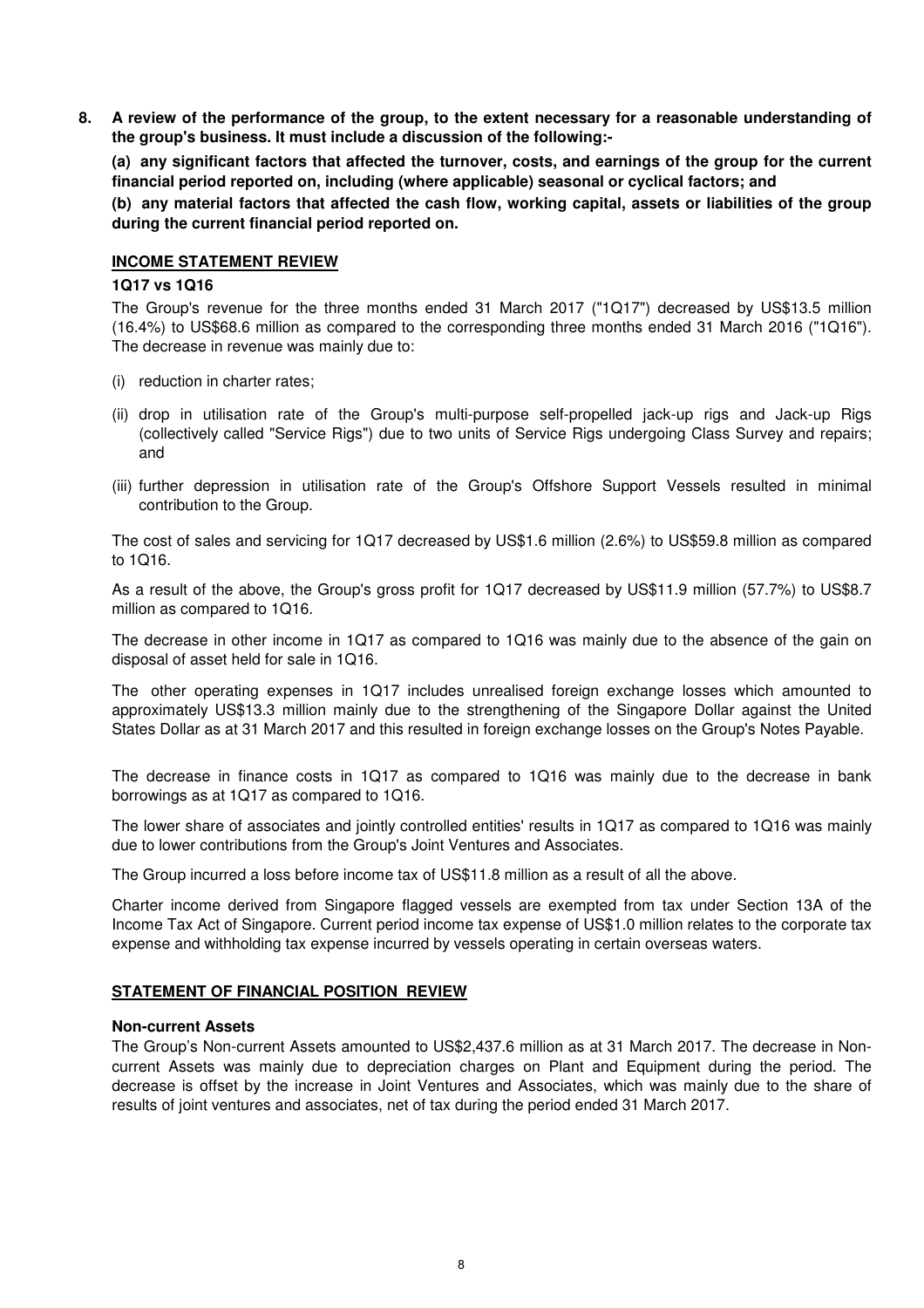### **Current Assets**

The Group's Current Assets amounted to US\$549.7 million as at 31 March 2017. The increase was mainly due to the increase in Trade Receivables. The increase was offset by the decrease in Cash and Cash Equivalents, which was mainly due to the deployment of funds towards the refurbishment and modification of the Group's Service Rigs.

#### **Total Liabilities**

The Group's Total Liabilities amounted to US\$1,684.8 million as at 31 March 2017. The decrease in Total Liabilities was due mainly to repayment of loans due to banks offset by the increase in the Group's Notes Payable arising from the strenghtening of the Singapore Dollar against the United States Dollar as at 31 March 2017. Included in Other Payables were the advance payments, performance deposits received, deferred revenue and accrued expenses.

### **Total Equity**

The decrease in Total Equity was attributable mainly due to the losses derived in the period.

### **STATEMENT OF CASH FLOWS REVIEW**

### **Cash Flow from Operating Activities**

The Group's net cash inflow from operating activities was US\$26.0 million. This was mainly due to the net cash generated by the operations of the Group.

### **Cash Flow from Investing Activities**

The Group's net cash used in investing activities was US\$14.1 million. This was mainly due to the deployment of funds towards the refurbishment and modifications of the Group's Service Rigs, and an additional investment in an associate.

# . **Cash Flow from Financing Activities**

The Group's net cash used in financing activities was US\$31.2 million. This was mainly due to repayment of bank borrowings during the period.

**9. Where a forecast, or a prospect statement, has been previously disclosed to shareholders, any variance between it and the actual results.**

In line with the prospect statement made in 4Q16 and with the profit guidance announced on 8 May 2017.

# **10. A commentary at the date of the announcement of the significant trends and competitive conditions of the industry in which the group operates and any known factors or events that may affect the group in the next reporting period and the next 12 months.**

The operating environment in the marine and offshore oil and gas industry remains very challenging. The fossil fuel prices have again shown weaknesses in the recent weeks. In addition, despite clients' new requirement for the Group's asset and services, the rates remain depressed.

While not expecting the charter rates for its fleet of Service Rigs and Offshore Support Vessels to recover quickly, the management is working hard to improve the utilisation rate of its fleet in the second half of the year.

In the process of attempting to put more assets into work through modification and upgrading or through new Service Rigs, the Group will endeavour to match the capital expenditure to its cashflow. While plan of disposal of certain assets faces difficulties due to challenges faced by potential buyers in securing debt financing, the Group is working with potential partners on co-ownership of some of its assets to better deploy the assets and to strengthen the Group's balance sheet.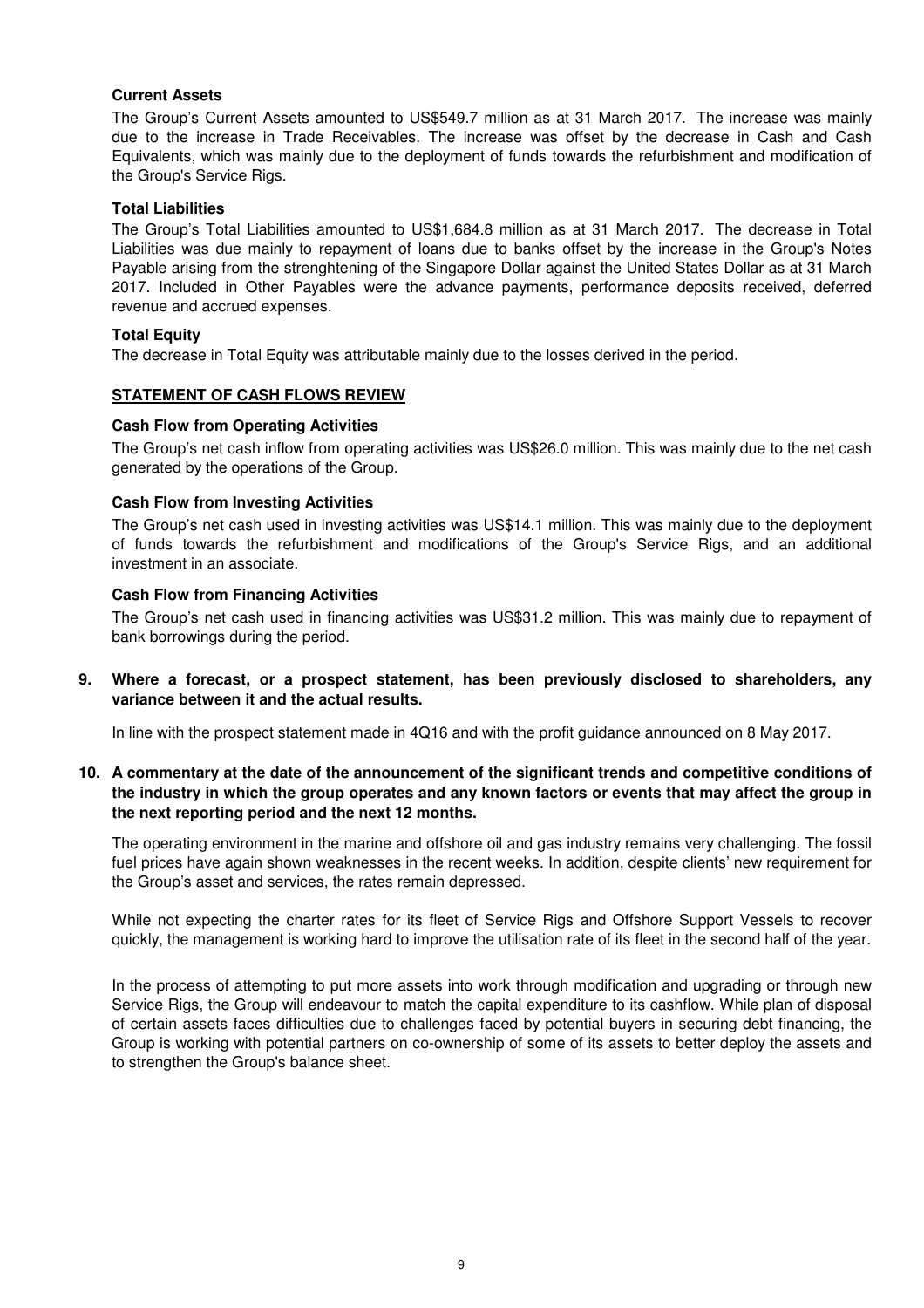# **11. Dividend**

# **(a) Current Financial Period Reported On**

Any dividend declared for the current financial period reported on? None

# **(b) Corresponding Period of the Immediately Preceding Financial Year**

None Any dividend declared for the corresponding period of the immediately preceding financial year?

# **(c) Date payable**

Not applicable

### **(d) Books closure date**

Not applicable

# **12. If no dividend has been declared/recommended, a statement to that effect**

Not applicable

# **13. If the Group has obtained a general mandate from shareholders for IPTs, the aggregate value of such transactions as required under Rule 920(1)(a)(ii). If no IPT mandate has been obtained, a statement to that effect.**

There was no interested person transaction during the period under review. The Company has not obtained a general mandate from shareholders for interested person transaction.

### **14. Confirmation of undertakings from Directors and Executive Officers**

The Company has procured undertakings from all its directors and executive officers in compliance with Listing Rule 720(1).

**BY ORDER OF THE BOARD**

**Lee Tiong Hock Company Secretary**

**12 May 2017**